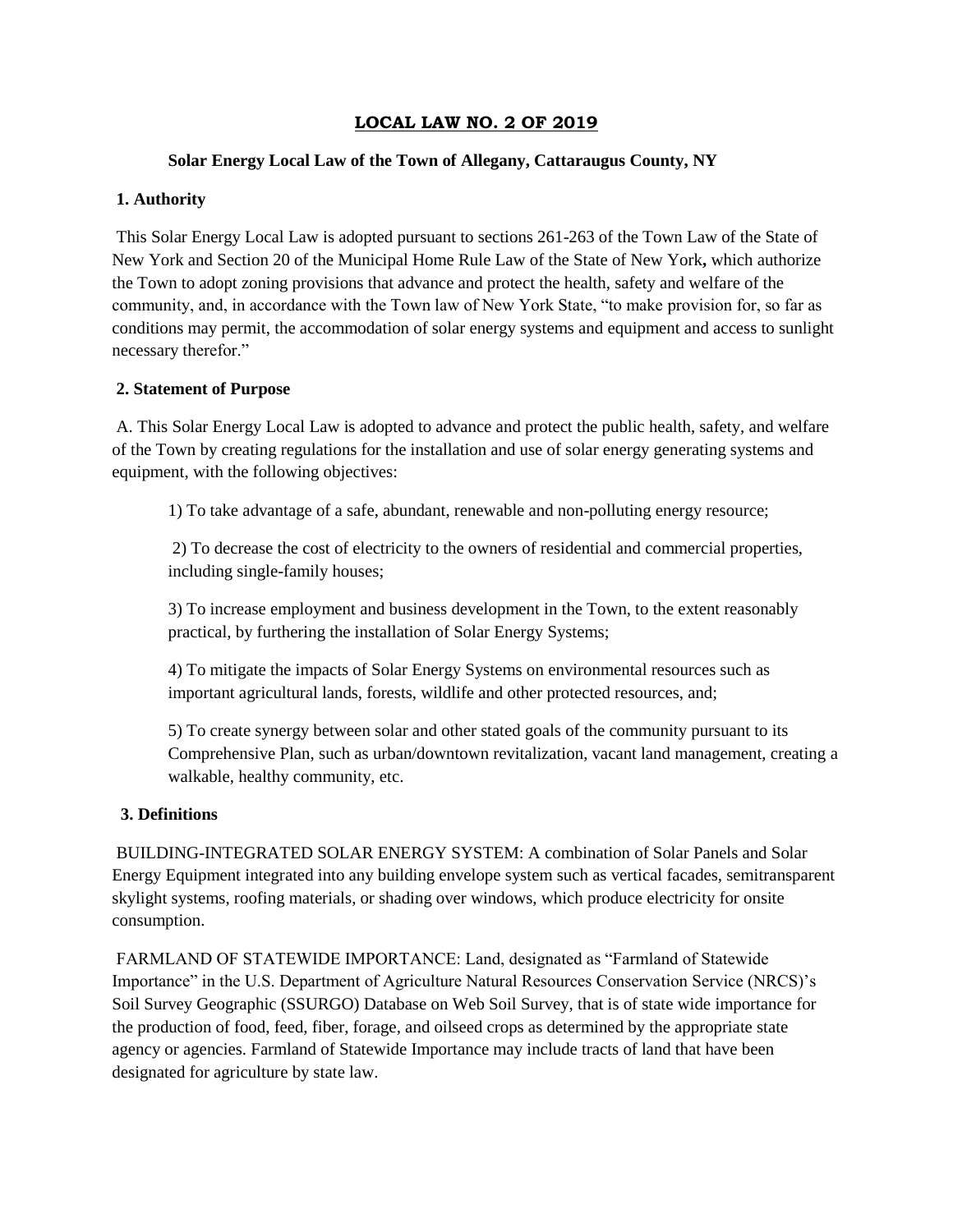GLARE: The effect by reflections of light with intensity sufficient as determined in a commercially reasonable manner to cause annoyance, discomfort, or loss in visual performance and visibility in any material respects.

GROUND-MOUNTED SOLAR ENERGY SYSTEM: A Solar Energy System that is anchored to the ground via a pole or other mounting system, detached from any other structure, that generates electricity for onsite or offsite consumption.

NATIVE PERENNIAL VEGETATION: native wildflowers, forbs, and grasses that serve as habitat, forage, and migratory way stations for pollinators and shall not include any prohibited or regulated invasive species as determined by the New York State Department of Environmental Conservation.

POLLINATOR: bees, birds, bats, and other insects or wildlife that pollinate flowering plants, and includes both wild and managed insects.

PRIME FARMLAND: Land, designated as "Prime Farmland" in the U.S. Department of Agriculture Natural Resources Conservation Service (NRCS)'s Soil Survey Geographic (SSURGO) Database on Web Soil Survey, that has the best combination of physical and chemical characteristics for producing food, feed, forage, fiber, and oilseed crops and is also available for these land uses.

ROOF-MOUNTED SOLAR ENERGY SYSTEM: A Solar Energy System located on the roof of any legally permitted building or structure that produces electricity for onsite or offsite consumption.

SOLAR ACCESS: Space open to the sun and clear of overhangs or shade so as to permit the use of active and/or passive Solar Energy Systems on individual properties.

SOLAR ENERGY EQUIPMENT: Electrical material, hardware, inverters, conduit, storage devices, or other electrical and photovoltaic equipment associated with the production of electricity.

SOLAR ENERGY SYSTEM: The components and subsystems required to convert solar energy into electric energy suitable for use. The term includes, but is not limited to, Solar Panels and Solar Energy Equipment. The area of a Solar Energy System includes all the land inside the perimeter of the Solar Energy System, which extends to any interconnection equipment. A Solar Energy System is classified as a Tier 1, Tier 2, or Tier 3 Solar Energy System as follows.

A. Tier 1 Solar Energy Systems include the following:

- a. Roof-Mounted Solar Energy Systems
- b. Building-Integrated Solar Energy Systems

B. Tier 2 Solar Energy Systems include Ground-Mounted Solar Energy Systems that generate up to [110] % of the electricity consumed on the site over the previous [12] months, either capacity-based with system capacity up to 25 kW AC or physical-size based with a total surface area of all solar panels on the lot of up to 4,000 square feet.

C. Tier 3 Solar Energy Systems are systems that are not included in the list for Tier 1 and Tier 2 Solar Energy Systems.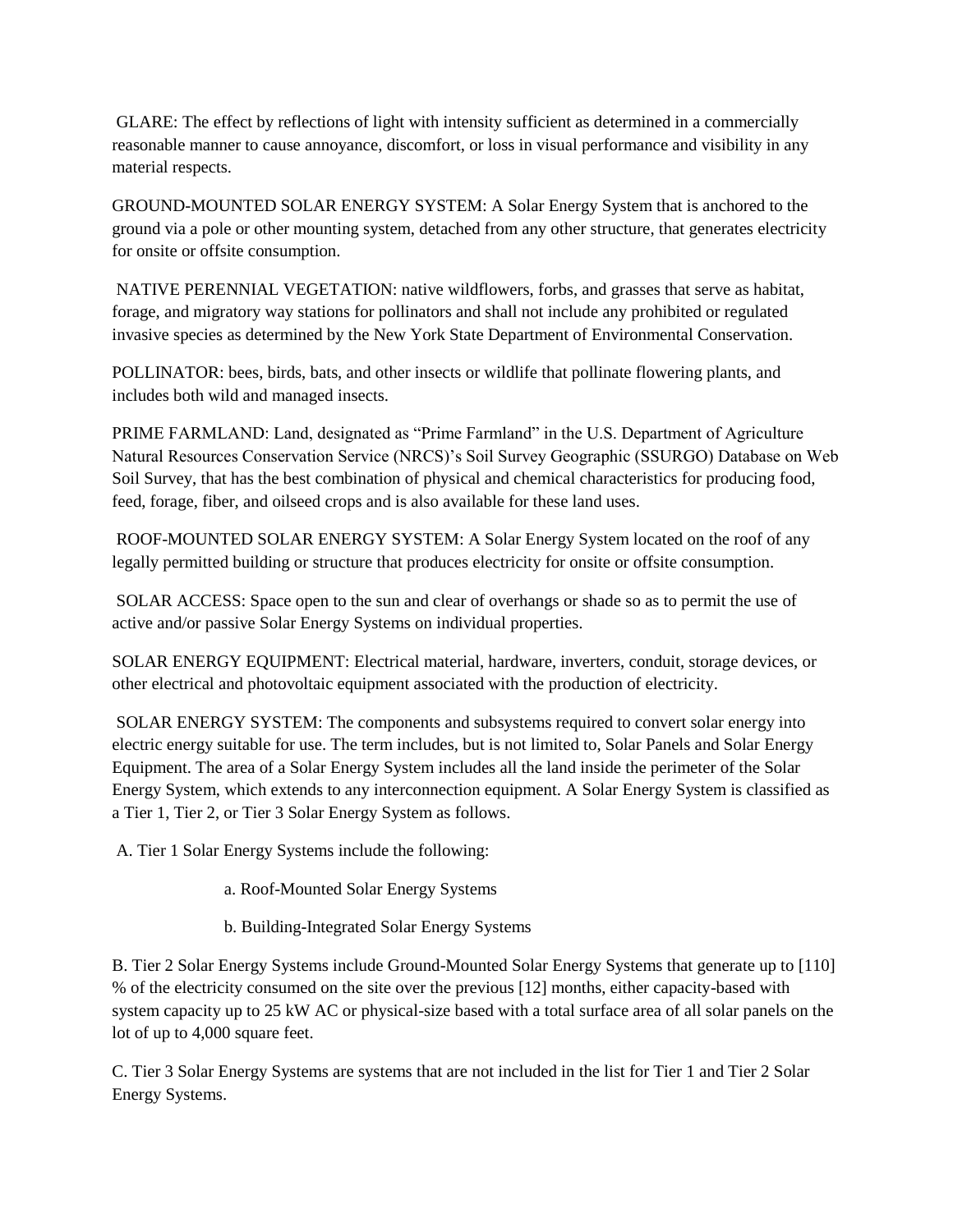SOLAR PANEL: A photovoltaic device capable of collecting and converting solar energy into electricity.

STORAGE BATTERY: A device that stores energy and makes it available in an electrical form.

## **4. Applicability**

A. The requirements of this Local Law shall apply to all Solar Energy Systems permitted, installed, or modified in the Town after the effective date of this Local Law, excluding general maintenance and repair.

B. Solar Energy Systems constructed or installed prior to the effective date of this Local Law, or any open applications with fees paid shall not be required to meet the requirements of this Local Law.

C. Modifications to an existing Solar Energy System that increase the Solar Energy System area by more than 5% of the original area of the Solar Energy System (exclusive of moving any fencing) shall be subject to this Local Law.

D. All Solar Energy Systems shall be designed, erected, and installed in accordance with all applicable codes, regulations, and industry standards as referenced in the NYS Uniform Fire Prevention and Building Code ("Building Code"), the NYS Energy Conservation Code ("Energy Code"), and the applicable Town of Allegany Zoning Ordinance.

## **5. General Requirements**

A. A Building permit, issued by the town's code enforcement officer shall be required for installation of all Solar Energy Systems.

B. Issuance of permits and approvals by the Planning Board shall include review pursuant to the State Environmental Quality Review Act.

# **6. Permitting Requirements for Tier 1 Solar Energy Systems**

Tier 1 Solar Energy Systems shall be permitted in all zoning districts and shall be exempt from site plan review under the local zoning code or other land use regulation, subject to the following conditions for each type of Solar Energy Systems; refer to General Requirements Section 5A (above)

A. Roof-Mounted Solar Energy Systems

1) Roof-Mounted Solar Energy Systems shall incorporate, when feasible, the following design requirements:

a. Solar Panels on pitched roofs shall be mounted with a maximum distance of 8 inches between the roof surface and the highest edge of the system.

b. Solar Panels on pitched roofs shall be installed parallel to the roof surface on which they are mounted or attached.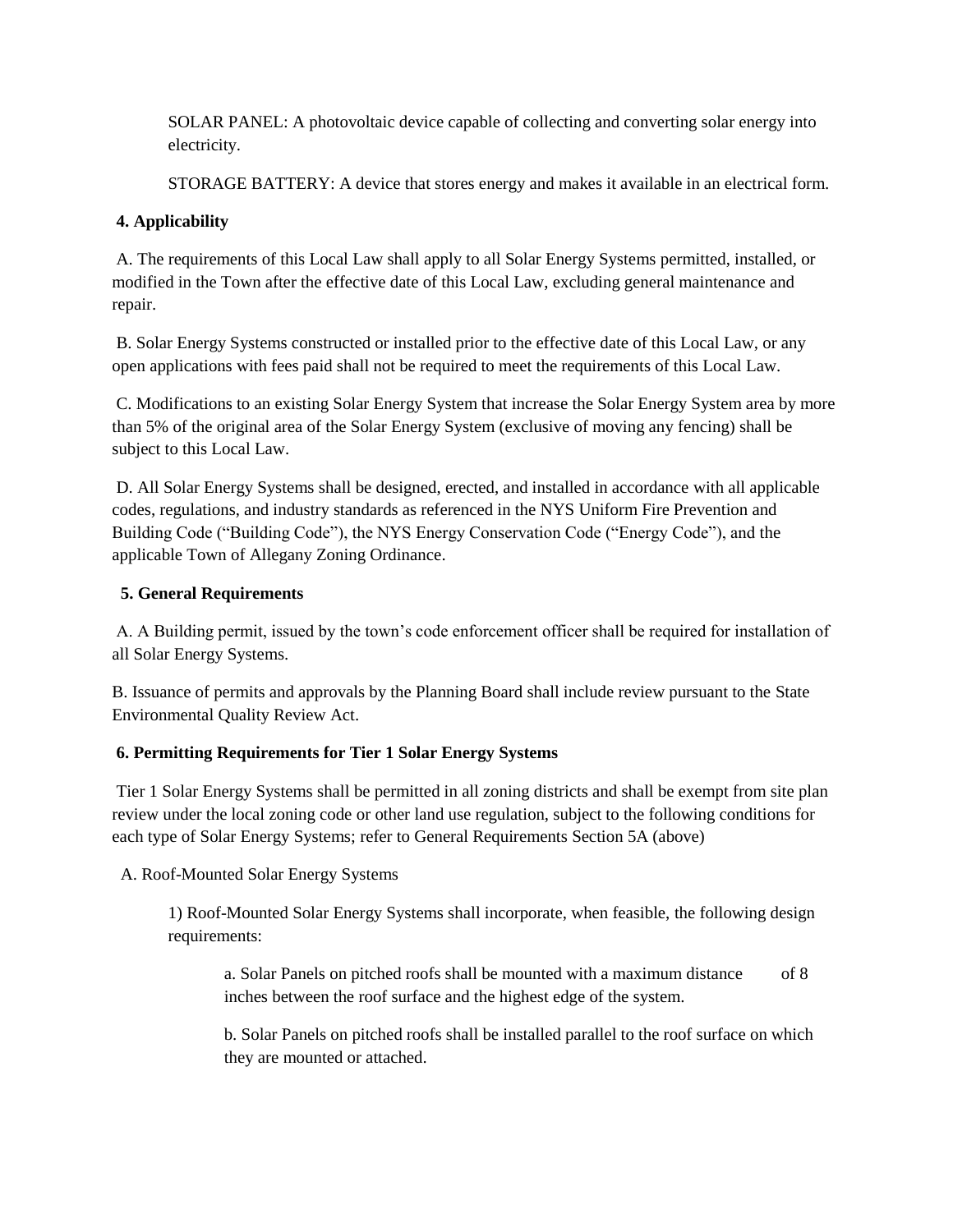c. Solar Panels on pitched roofs shall not extend higher than the highest point of the roof surface on which they are mounted or attached.

d. Solar Panels on flat roofs shall not extend above the top of the surrounding parapet, or more than 24 inches above the flat surface of the roof, whichever is higher.

2) Glare: All Solar Panels shall have anti-reflective coating(s).

3) Height: All roof mounted Solar Energy Systems shall be subject to the maximum height regulations specified for principal and accessory buildings within the underlying zoning district as stated in Section 4.03 Schedule B of the Town Zoning ordinances.

B. Building-Integrated Solar Energy Systems shall be shown on the plans submitted for the building permit application for the building containing the system.

## **7. Permitting Requirements for Tier 2 Solar Energy Systems**

Tier 2 Solar Energy Systems shall be permitted in all zoning districts as accessory structures and shall be exempt from site plan review under the local zoning code or other land use regulations, subject to the following conditions; refer to General Requirements Section 5A. If requirements are not met, applicant will be referred to the Planning Board for Site Plan Review.

A. Glare: All Solar Panels shall have anti-reflective coating(s).

B. Setbacks: Tier 2 Solar Energy Systems shall be subject to the setback regulations specified for the accessory structures within the underlying zoning district. All Ground-Mounted Solar Energy Systems shall only be installed in the side or rear yards in residential districts.

C. Height: Tier 2 Solar Energy Systems shall comply with the height limitations in Appendix 2.

D. Screening and Visibility.

1) All Tier 2 Solar Energy Systems shall have views minimized from adjacent properties to the extent reasonably practicable.

2) Solar Energy Equipment shall be located in a manner to reasonably avoid and/or minimize blockage of views from surrounding properties and shading of property to the north, while still providing adequate solar access.

E. Lot Size: Tier 2 Solar Energy Systems shall comply with the existing lot size requirement specified for accessory structures within the underlying zoning district.

## **8. Permitting requirements for Tier 3 Solar Energy Systems**

Tier 3 Solar Energy Systems are permitted through the issuance of a special use permit within the C-1: Local Commercial, C-2: Highway Commercial, I-1: Light Industrial, and A-F: Agricultural-Forestry zoning districts, and subject to site plan application requirements set forth in this Section.

A. Applications for the installation of Tier 3 Solar Energy System shall be: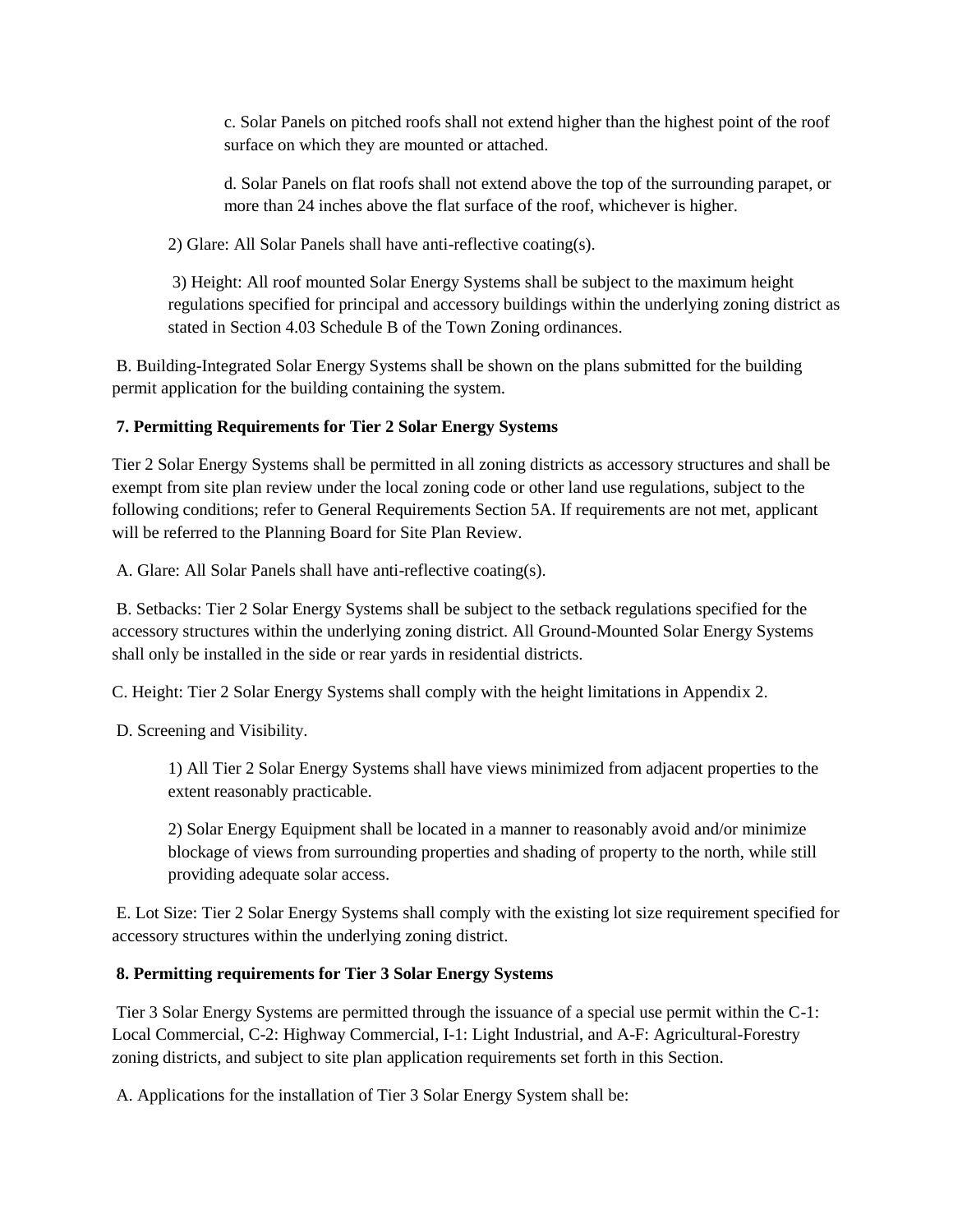1) Submitted to the Code Enforcement Officer for submission to the Planning Board to be reviewed for completeness. Applicants shall be advised within 10 business days of the completeness of their application by the Planning Board.

2) Subject to Town of Allegany Zoning Ordinance Section 9 Application Procedure

B. Underground Requirements. All on-site utility lines shall be placed underground to the extent feasible and as permitted by the serving utility, with the exception of the main service connection at the utility company right-of-way and any new interconnection equipment, including without limitation any poles, with new easements and right-of-way.

C. Vehicular Paths. Vehicular paths within the site shall be designed to minimize the extent of impervious materials and soil compaction.

D. Signage.

1) No signage or graphic content shall be displayed on the Solar Energy Systems except the manufacturer's name, equipment specification information, safety information, and 24-hour emergency contact information. Said information shall be depicted within an area no more than 8 square feet.

2) As required by National Electric Code (NEC), disconnect and other emergency shutoff information shall be clearly displayed on a light reflective surface. A clearly visible warning sign concerning voltage shall be placed at the base of all pad-mounted transformers and substations.

E. Glare. All Solar Panels shall have anti-reflective coating(s).

F. Lighting. Lighting of the Solar Energy Systems shall be limited to that minimally required for safety and operational purposes and shall be reasonably shielded and downcast from abutting properties.

G. Tree-cutting. Removal of existing trees larger than 6 inches in diameter should be minimized to the extent possible.

H. Decommissioning.

1) Solar Energy Systems that have been abandoned and/or not producing electricity for a period of 1 year shall be removed at the Owner and/or Operators expense, which at the Owner's option may come from any security made with the Town as set forth in Section 10(b) herein.

2) A decommissioning plan (see Appendix 3) signed by the owner and/or operator of the Solar Energy System shall be submitted by the applicant, addressing the following:

a. The cost of removing the Solar Energy System.

b. The time required to decommission and remove the Solar Energy System and any ancillary structures.

c. The time required to repair any damage caused to the property by the installation and removal of the Solar Energy System.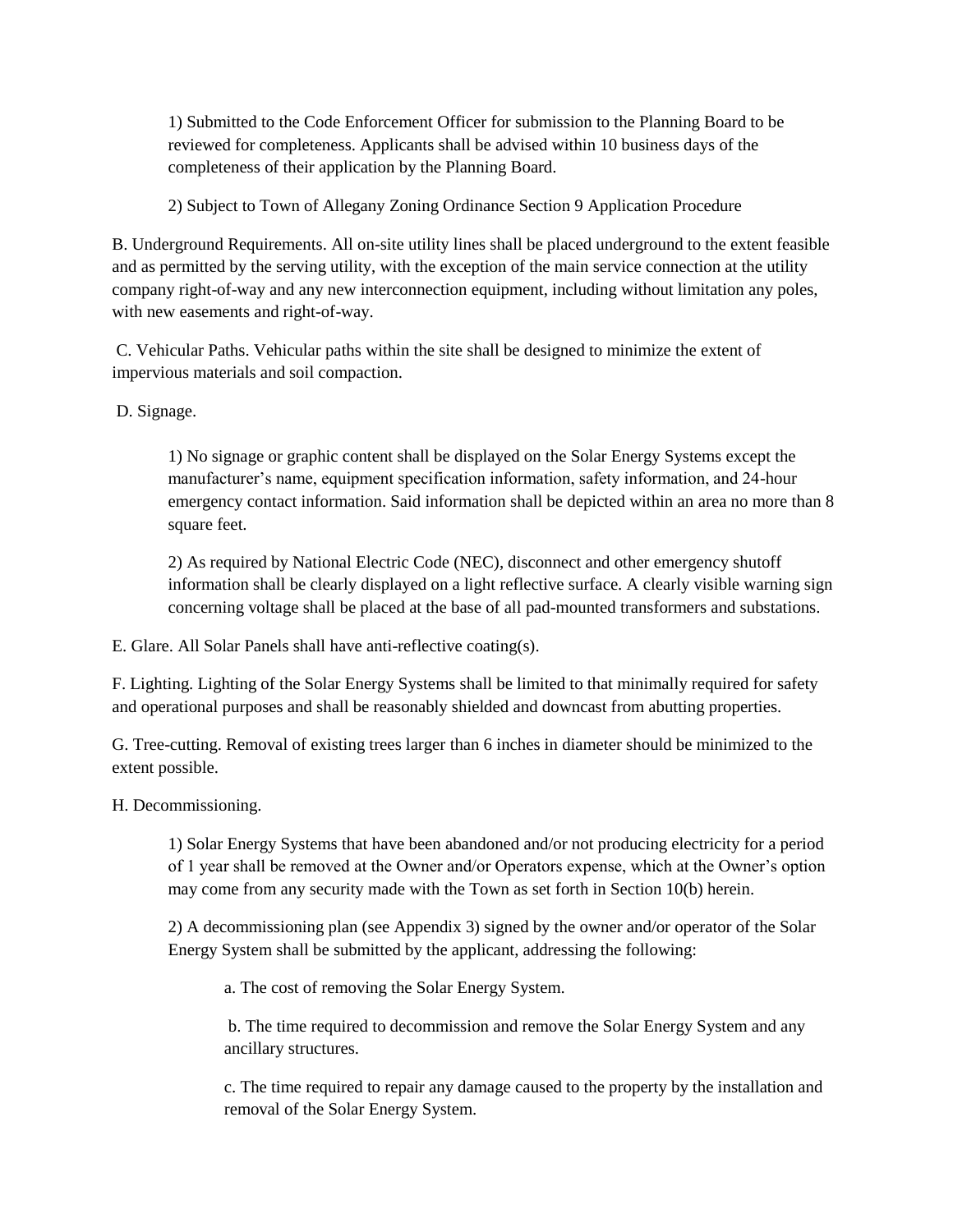#### 3) Security.

a. The deposit, executions, or filing with the Town Clerk of cash, bond, or other form of security reasonably acceptable to the Town attorney and/or engineer, shall be in an amount sufficient to ensure the good faith performance of the terms and conditions of the permit issued pursuant hereto and to provide for the removal and restorations of the site subsequent to removal. (See Appendix 4)

b. In the event of default upon performance of such conditions, after proper notice and expiration of any cure periods, the cash deposit, bond, or security shall be forfeited to the Town, which shall be entitled to maintain an action thereon. The cash deposit, bond, or security shall remain in full force and effect until restoration of the property as set forth in the decommissioning plan is completed.

c. In the event of default or abandonment of the Solar Energy System, the system shall be decommissioned as set forth in Section 10(b) and 10(c) herein.

I. Site plan application. For any Solar Energy system requiring a Special Use Permit, site plan approval shall be required. Any site plan application shall include the following information:

1) Property lines and physical features, including roads, for the project site

2) Proposed changes to the landscape of the site, grading, vegetation clearing and planting, exterior lighting, and screening vegetation or structures

3) A one- or three-line electrical diagram detailing the Solar Energy System layout, solar collector installation, associated components, and electrical interconnection methods, with all National Electrical Code compliant disconnects and over current devices.

4) A preliminary equipment specification sheet that documents all proposed solar panels, significant components, mounting systems, and inverters that are to be installed. A final equipment specification sheet shall be submitted prior to the issuance of building permit.

5) Name, address, and contact information of proposed or potential system installer and the owner and/or operator of the Solar Energy System. Such information of the final system installer shall be submitted prior to the issuance of building permit.

6) Name, address, phone number, and signature of the project applicant, as well as all the property owners, demonstrating their consent to the application and the use of the property for the Solar Energy System.

7) Zoning district designation for the parcel(s) of land comprising the project site.

8) Property Operation and Maintenance Plan. Such plan shall describe continuing photovoltaic maintenance and property upkeep, such as mowing and trimming.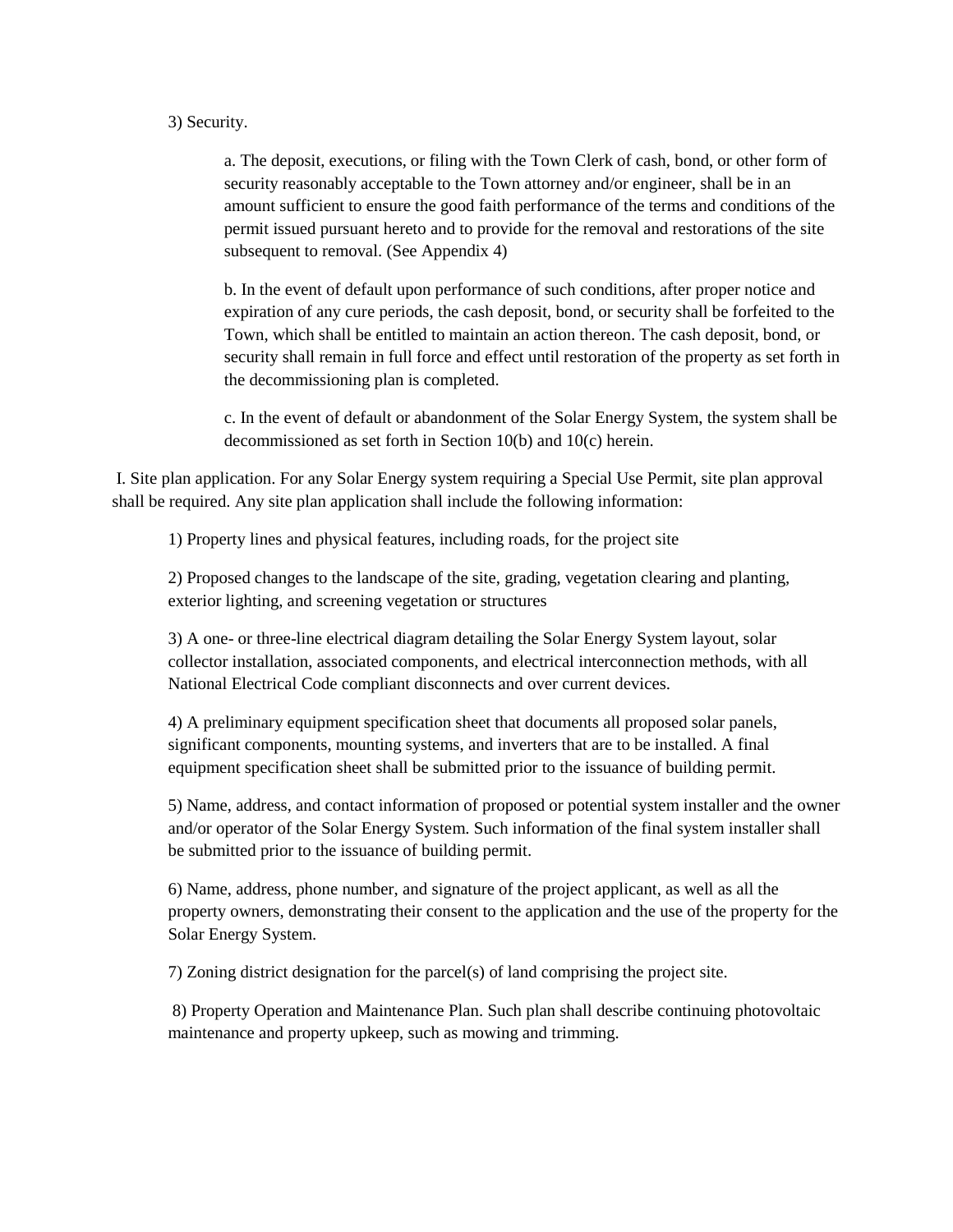9) Erosion and sediment control and storm water management plans prepared to New York State Department of Environmental Conservation standards, if applicable, and to such standards as may be established by the Planning Board.

10) Prior to the issuance of the building permit or final approval by the Planning Board, but not required as part of the application, engineering documents must be signed and sealed by a New York State (NYS) Licensed Professional Engineer or NYS Registered Architect.

#### J. Special Use Permit Standards.

1) Lot size

a. The property on which the Tier 3 Solar Energy System is placed shall meet the lot size requirements in Appendix 1.

2) Setbacks

a. The Tier 3 Solar Energy Systems shall meet the setback requirements (Section 4.03 Schedule B – Town of Allegany Zoning Ordinance)

3) Height

a. The Tier 3 Solar Energy Systems shall comply with the height limitations in Appendix 2 depending on the underlying zoning district.

#### 4) Lot coverage

a. The following components of a Tier 3 Solar Energy System shall be considered included in the calculations for lot coverage requirements:

I. Foundation systems, typically consisting of driven piles or monopoles or helical screws with or without small concrete collars.

II. All mechanical equipment of the Solar Energy System, including any pad mounted structure for batteries, switchboard, transformers, or storage cells.

III. Paved access roads servicing the Solar Energy System; per the Highway Superintendent.

b. Lot coverage of the Solar Energy System, as defined above, shall not exceed the maximum lot coverage requirement of the underlying zoning district.

5) Fencing Requirements. All mechanical equipment, including any structure for storage batteries, shall be enclosed by a 7-foot-high fence, as required by NEC, with a self-locking gate to prevent unauthorized access.

6) Screening and Visibility.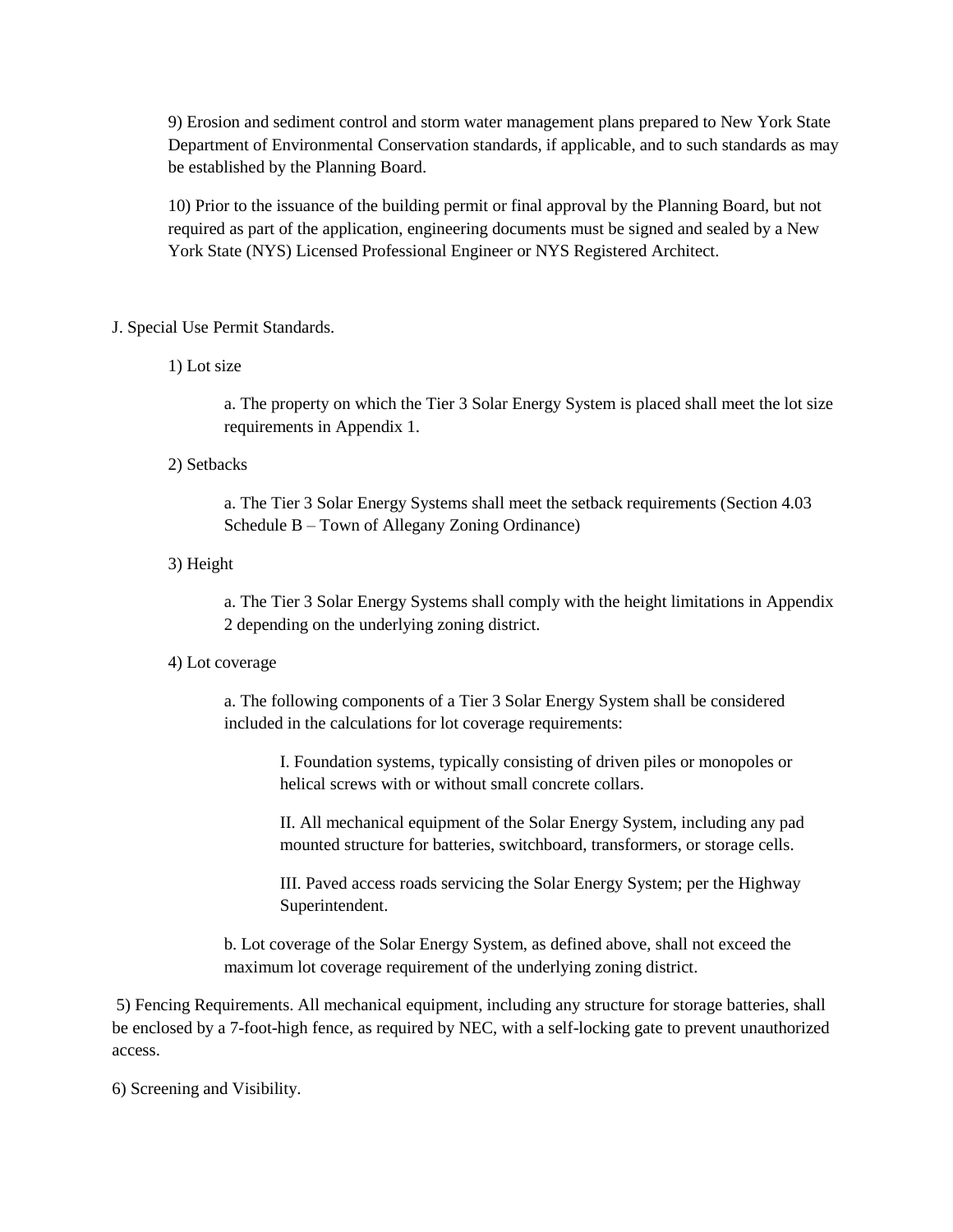a. Solar Energy Systems smaller than 10 acres shall have views minimized from adjacent properties to the extent reasonably practicable using architectural features, earth berms, landscaping, or other screening methods that will harmonize with the character of the property and surrounding area.

b. Solar Energy Systems larger than 10 acres shall be required to:

I. Conduct a visual assessment of the visual impacts of the Solar Energy System on public roadways and adjacent properties. At a minimum, a line-of-sight profile analysis shall be provided. Depending upon the scope and potential significance of the visual impacts, additional impact analyses, including for example a digital viewshed report, may be required to submitted by the applicant.

II. Submit a screening & landscaping plan to show adequate measures to screen through landscaping, grading, or other means so that views of Solar Panels and Solar Energy Equipment shall be minimized as reasonably practical from public roadways and adjacent properties to the extent feasible.

i. The screening & landscaping plan shall specify the locations, elevations, height, plant species, and/or materials that will comprise the structures, landscaping, and/or grading used to screen and/or mitigate any adverse aesthetic effects of the system, following the applicable rules and standards established by the Town.

## **7) Agricultural Resources. For projects located on agricultural lands:**

1) Tier 3 Solar Energy System owners shall develop, implement, and maintain native vegetation to the extent practicable pursuant to a vegetation management plan by providing native perennial vegetation and foraging habitat beneficial to game birds, songbirds, and pollinators. To the extent practicable, when establishing perennial vegetation and beneficial foraging habitat, the owners shall use native plant species and seed mixes.

K. Ownership Changes. If the owner or operator of the Solar Energy System changes or the owner of the property changes, the special use permit shall remain in effect, provided that the successor owner or operator assumes in writing all of the obligations of the special use permit, site plan approval, and decommissioning plan. A new owner or operator of the Solar Energy System shall notify the zoning enforcement officer of such change in ownership or operator within 30 days of the ownership change.

## **9. Safety**

A. Solar Energy Systems and Solar Energy Equipment shall be certified under the applicable electrical and/or building codes as required.

B. Solar Energy Systems shall be maintained in good working order and in accordance with industry standards. Site access shall be maintained, including snow removal at a level acceptable to the local fire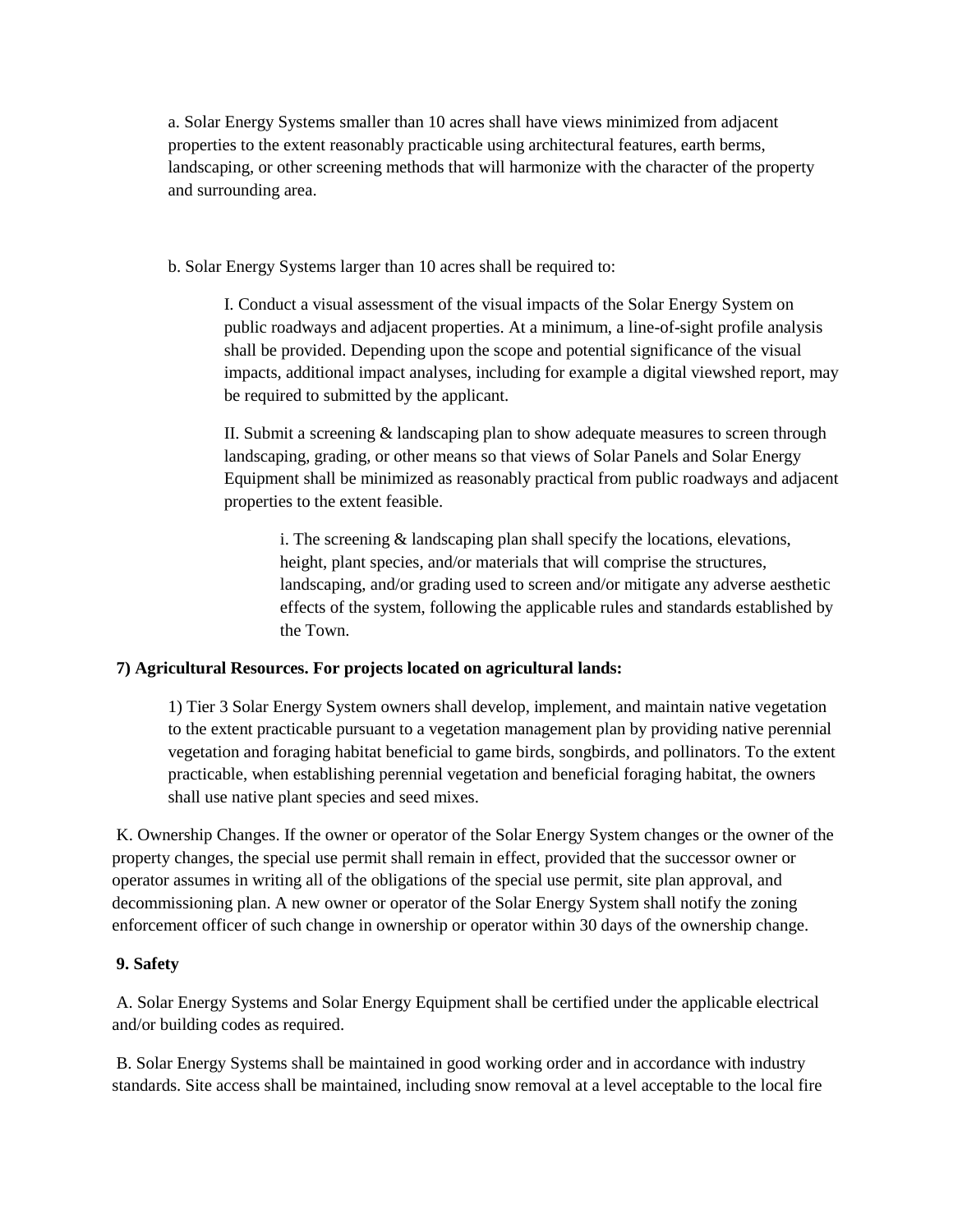department and, if the Tier 3 Solar Energy System is located in an ambulance district, the local ambulance corps.

C. If Storage Batteries are included as part of the Solar Energy System, they shall meet the requirements of any applicable fire prevention and building code when in use and, when no

longer used, shall be disposed of in accordance with the laws and regulations of the Town and any applicable federal, state, or county laws or regulations.

## **10. Permit Time Frame and Abandonment**

A. The Special Use Permit and site plan approval for a Solar Energy System shall be valid for a period of 12 months, provided that a building permit is issued for construction or construction is commenced. In the event construction is not completed in accordance with the final site plan, as may have been amended and approved, as required by the Planning Board, within 12 months after approval, the applicant or the Town may extend the time to complete construction for 180 days. If the owner and/or operator fail to perform substantial construction after 24 months, the approvals shall expire. Town of Allegany Zoning Ordinance III Section  $9.06(E)(1)$ 

B. Upon cessation of electricity generation of a Solar Energy System on a continuous basis for 12 months, the Town may notify and instruct the owner and/or operator of the Solar Energy System to implement the decommissioning plan. The decommissioning plan must be completed within 360 days of notification.

C. If the owner and/or operator fails to comply with decommissioning upon any abandonment, the Town may, at its discretion, utilize the bond and/or security for the removal of the Solar Energy System and restoration of the site in accordance with the decommissioning plan.

## **11. Enforcement**

Any violation of this Solar Energy Law shall be subject to the same enforcement requirements, including the civil and criminal penalties, provided for in the zoning or land use regulations of Town.

## **12. Severability**

The invalidity or unenforceability of any section, subsection, paragraph, sentence, clause, provision, or phrase of the aforementioned sections, as declared by the valid judgment of any court of competent jurisdiction to be unconstitutional, shall not affect the validity or enforceability of any other section, subsection, paragraph, sentence, clause, provision, or phrase, which shall remain in full force and effect.

## **APPENDIX 1: LOT SIZE REQUIREMENTS**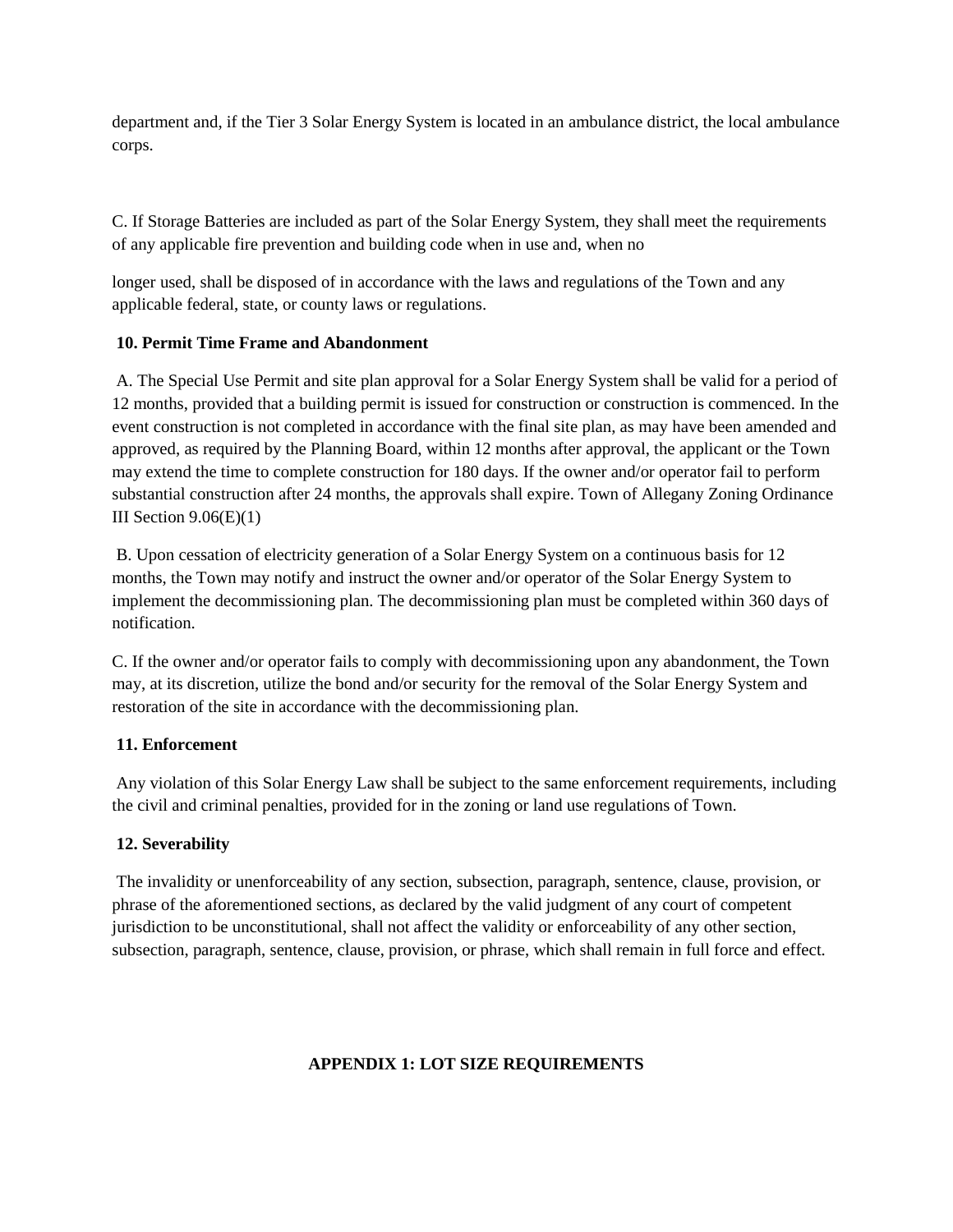The following table displays the size requirements of the lot for Ground-Mounted Solar Energy Systems to be permitted.

| <b>Zoning District</b>         | <b>Tier 3 Solar Energy</b><br><b>Systems</b> |
|--------------------------------|----------------------------------------------|
| R-1: Single Family Residential |                                              |
| C-1: Local Commercial          | $>$ 5 acres                                  |
| C-2: Highway Commercial        | $>$ 5 acres                                  |
| I-1: Light Industrial          | $>$ 5 acres                                  |
| I-2: Heavy Industrial          |                                              |
| C-F: Community Facilities      |                                              |
| A-F: Agricultural-Forestry     | $>$ 5 acres                                  |

**Table 1: Lot Size Requirements**

**Key:**

--: Not Allowed

## **APPENDIX 2: HEIGHT REQUIREMENTS**

The following table displays height requirements for each type of Solar Energy Systems. The height of systems will be measured from the highest natural grade below each solar panel.

|                                | <b>Tier 1 Roof-</b><br><b>Mounted</b> | Tier 2       | Tier 3       |
|--------------------------------|---------------------------------------|--------------|--------------|
| <b>Zoning District</b>         |                                       |              |              |
| R-1: Single Family Residential | 2' above roof                         | $10^{\circ}$ |              |
| C-1: Local Commercial          | 2' above roof                         | $10^{\circ}$ | $20^{\circ}$ |
| C-2: Highway Commercial        | 2' above roof                         | $10^{\circ}$ | $20^{\circ}$ |
| I-1: Light Industrial          | 4' above roof                         | 15'          | $20^{\circ}$ |
| I-2: Heavy Industrial          | 4' above roof                         | 15'          |              |
| C-F: Community Facilities      | 4' above roof                         | 15'          |              |
| A-F: Agricultural-Forestry     | 2' above roof                         | 15'          | $20^{\circ}$ |

#### **Table 3: Height Requirements**